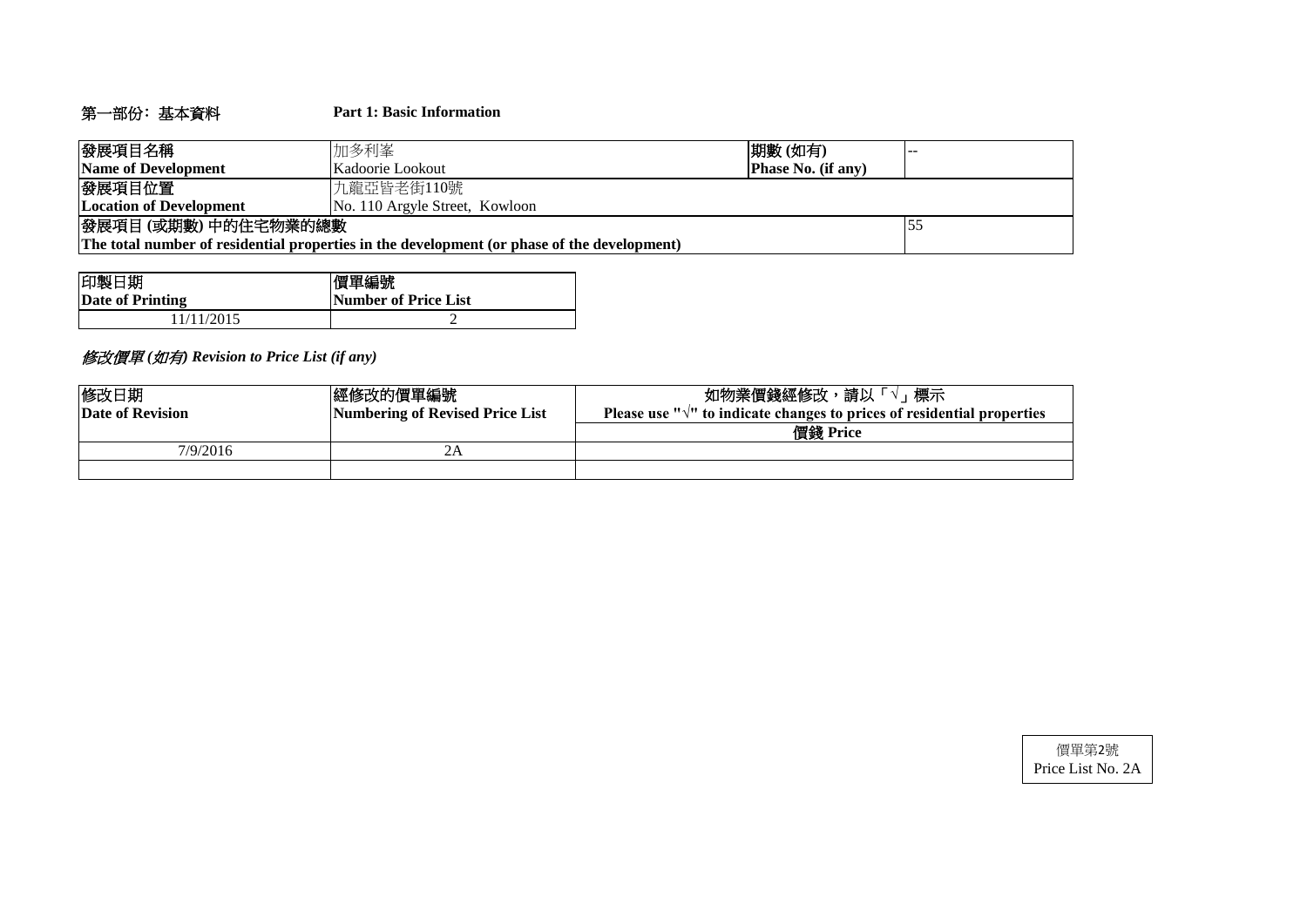# 第二部份﹕面積及售價資料 **Part 2: Information on Area and Price**

| 物業的描述<br><b>Description of</b><br><b>Residential</b><br><b>Property</b> |              | 實用面積<br>(包括露台,工作平台及陽台(如有)<br>平方米(平方呎)                                                       | 售價<br>(元)           | 實用面積<br>每平方米/呎售價<br>元,每平方米<br>(元,每平方/呎)     | 其他指明項目的面積(不計算入實用面積)<br>Area of other specified items (Not included in the Saleable Area)<br>平方米(平方呎)<br>sq. metre (sq.ft.) |                      |                                                  |                      |                          |                  |                   |                  |                          |       |
|-------------------------------------------------------------------------|--------------|---------------------------------------------------------------------------------------------|---------------------|---------------------------------------------|----------------------------------------------------------------------------------------------------------------------------|----------------------|--------------------------------------------------|----------------------|--------------------------|------------------|-------------------|------------------|--------------------------|-------|
| 樓層                                                                      | 單位           | <b>Saleable Area</b><br>(including Balcony, Utility Platform and Verandah, if any)          | <b>Price</b><br>\$) | <b>Unit Rate of</b><br><b>Saleable Area</b> | 空調機房                                                                                                                       | 窗台                   | 閣樓                                               | 平台                   | 花園                       | 停車位              | 天台                | 梯屋               | 前庭                       | 庭院    |
| Floor                                                                   | Unit         | sq. metre (sq. ft.)                                                                         |                     | \$ per sq. metre<br>$$$ per sq. ft.)        | Air-<br>conditioning<br>plant room                                                                                         | <b>Bay</b><br>window |                                                  | Cockloft   Flat roof | Garden                   | Parking<br>space | Roof              | <b>Stairhood</b> | <b>Terrace</b>           | Yard  |
| 6                                                                       | $A^*$        | 81.469<br>(877)<br>0.000<br>露台 Balcony:<br>(0);<br>0.000<br>(0)<br>工作平台 Utility Platform:   | 21,165,000          | 259,792<br>(24, 133)                        | $-$                                                                                                                        | 1.941<br>(21)        | $\sim$                                           | 45.352<br>(488)      | $ -$                     | $---$            | $--$              | $--$             | $---$                    | $--$  |
| 6                                                                       | $B^*$        | 85.221<br>(917)<br>0.000<br>露台 Balcony:<br>(0);<br>(0)<br>工作平台 Utility Platform:<br>0.000   | 22,889,000          | 268,584<br>(24,961)                         | $-$                                                                                                                        | 2.563<br>(28)        | $--$                                             | 29.400<br>(316)      | $--$                     | $-$              | $--$              | $---$            | $- -$                    | $---$ |
| 6                                                                       | $\mathsf{C}$ | (511)<br>47.476<br>0.000<br>露台 Balcony:<br>(0);<br>0.000<br>(0)<br>工作平台 Utility Platform:   | 11,328,000          | 238,605<br>(22, 168)                        | $---$                                                                                                                      | 2.450<br>(26)        | $--$                                             | 3.743<br>(40)        | $\overline{a}$           | $--$             | $---$             | $-$              | $-$                      | $--$  |
| $\overline{7}$                                                          | $A^*$        | 85.419<br>(919)<br>2.450<br>露台 Balcony:<br>(26);<br>1.500<br>工作平台 Utility Platform:<br>(16) | 19,038,000          | 222,878<br>(20, 716)                        | $-$                                                                                                                        | 1.941<br>(21)        | $--$                                             | $ -$                 | $\overline{a}$           | $-$              | $--$              | $- -$            | $-$                      | $---$ |
| $\overline{7}$                                                          | $B^*$        | 89.221<br>(960)<br>2.500<br>露台 Balcony:<br>(27);<br>1.500<br>工作平台 Utility Platform:<br>(16) | 20,038,000          | 224,588<br>(20, 873)                        | $\mathcal{L}(\mathcal{L})$                                                                                                 | 2.563<br>(28)        | $--$                                             | $--$                 | $\overline{a}$           | $-$              | $--$              | $---$            | $--$                     | $--$  |
| 10                                                                      | $A^*$        | (919)<br>85.419<br>2.450<br>露台 Balcony:<br>(26);<br>工作平台 Utility Platform:<br>1.500<br>(16) | 19,708,000          | 230,722<br>(21, 445)                        | $---$                                                                                                                      | 1.941<br>(21)        | $\overline{\phantom{a}}$                         | $\qquad \qquad -$    | $\overline{\phantom{a}}$ | $--$             | $\qquad \qquad -$ | $---$            | $-$                      | $--$  |
| 10                                                                      | $B^*$        | (960)<br>89.221<br>2.500<br>(27);<br>露台 Balcony:<br>工作平台 Utility Platform:<br>1.500<br>(16) | 20,699,000          | 231,997<br>(21,561)                         | $\mathcal{L} = \mathcal{L}$                                                                                                | 2.563<br>(28)        | $\hspace{0.1em} -\hspace{0.1em} -\hspace{0.1em}$ | $--$                 | $-$                      | $--$             | $\qquad \qquad -$ | $--$             | $--$                     | $---$ |
| 15                                                                      | $B^*$        | 89.221<br>(960)<br>2.500<br>露台 Balcony:<br>(27);<br>工作平台 Utility Platform:<br>1.500<br>(16) | 22,355,000          | 250,558<br>(23, 286)                        | $\mathcal{L} = \mathcal{L}$                                                                                                | 2.563<br>(28)        | $\overline{\phantom{a}}$                         | $--$                 | $--$                     | $--$             | $--$              | $--$             | $\overline{\phantom{a}}$ | $--$  |
| 22                                                                      | $A^*$        | 85.419<br>(919)<br>露台 Balcony:<br>2.450<br>(26);<br>工作平台 Utility Platform:<br>1.500<br>(16) | 23,112,000          | 270,572<br>(25, 149)                        | $\mathcal{L}(\mathcal{L})$                                                                                                 | 1.941<br>(21)        | $\mathcal{L}_{\mathcal{F}}$                      | $--$                 | $--$                     | $--$             | $--$              | $--$             | $--$                     | $--$  |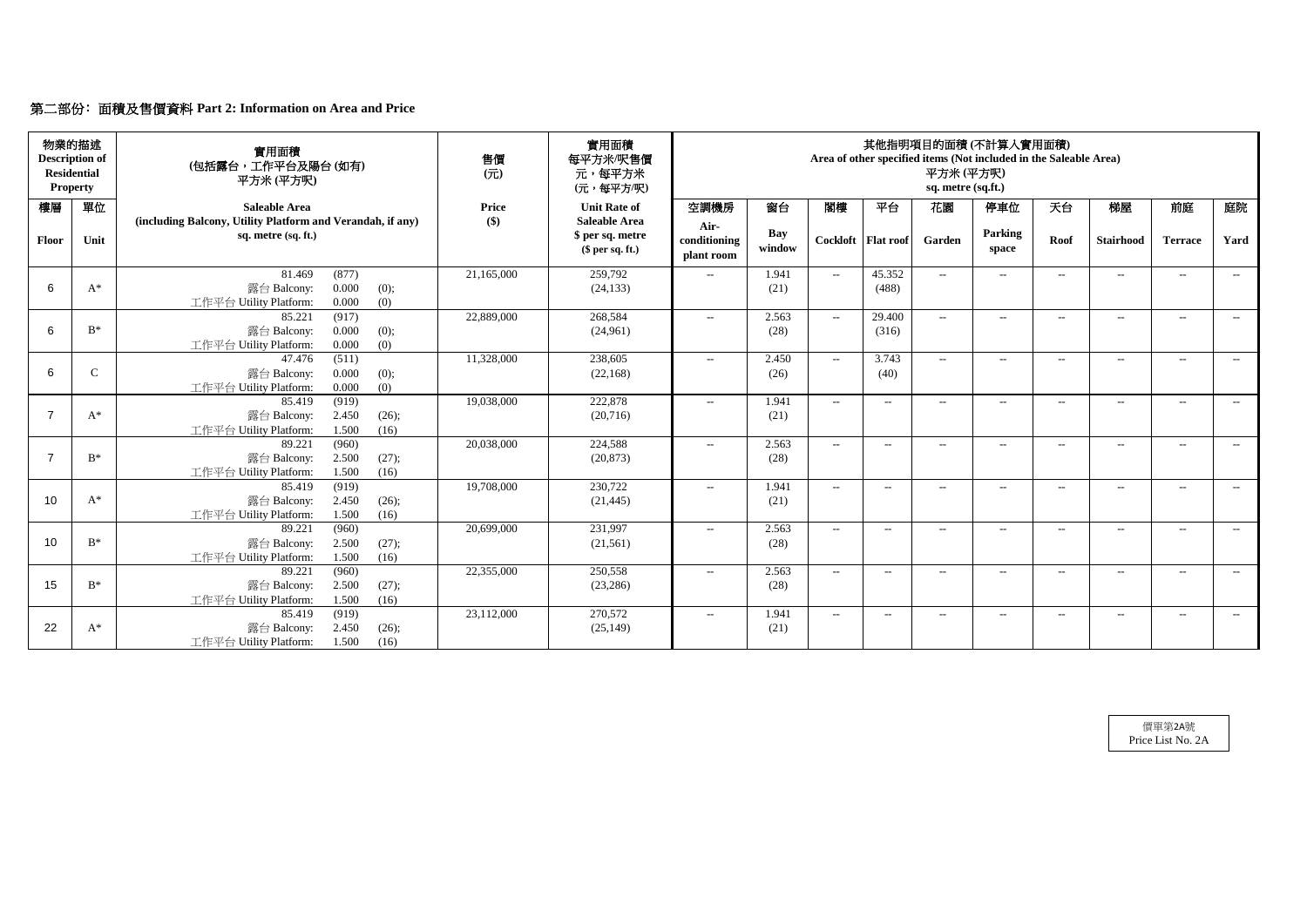|       | 物業的描述<br><b>Description of</b><br><b>Residential</b><br><b>Property</b> | 實用面積<br>(包括露台,工作平台及陽台(如有)<br>平方米 (平方呎)                                                      | 售價<br>$($ $\overrightarrow{\pi}$ $)$ | 實用面積<br>每平方米/呎售價<br>元,每平方米<br>(元,每平方/呎)     | 其他指明項目的面積(不計算入實用面積)<br>Area of other specified items (Not included in the Saleable Area)<br>平方米 (平方呎)<br>sq. metre (sq.ft.) |               |        |                      |        |                  |       |                  |                |       |
|-------|-------------------------------------------------------------------------|---------------------------------------------------------------------------------------------|--------------------------------------|---------------------------------------------|-----------------------------------------------------------------------------------------------------------------------------|---------------|--------|----------------------|--------|------------------|-------|------------------|----------------|-------|
| 樓層    | 單位                                                                      | <b>Saleable Area</b><br>(including Balcony, Utility Platform and Verandah, if any)          | <b>Price</b><br>\$)                  | <b>Unit Rate of</b><br><b>Saleable Area</b> | 空調機房<br>Air-                                                                                                                | 窗台            | 閣樓     | 平台                   | 花園     | 停車位              | 天台    | 梯屋               | 前庭             | 庭院    |
| Floor | Unit                                                                    | sq. metre (sq. ft.)                                                                         | \$ per sq. metre<br>$$$ per sq. ft.) |                                             | conditioning<br>plant room                                                                                                  | Bay<br>window |        | Cockloft   Flat roof | Garden | Parking<br>space | Roof  | <b>Stairhood</b> | <b>Terrace</b> | Yard  |
|       |                                                                         | 89.221<br>(960)                                                                             | 23,678,000                           | 265,386                                     | $--$                                                                                                                        | 2.563         | $ -$   | $- -$                | $- -$  | $- -$            | $--$  | $--$             | $-$            | $---$ |
| 22    | $B^*$                                                                   | 2.500<br>露台 Balcony:<br>(27);<br>工作平台 Utility Platform:<br>1.500<br>(16)                    |                                      | (24, 665)                                   |                                                                                                                             | (28)          |        |                      |        |                  |       |                  |                |       |
| 23    | $A^*$                                                                   | (919)<br>85.419<br>2.450<br>露台 Balcony:<br>(26);<br>工作平台 Utility Platform:<br>1.500<br>(16) | 23,318,000                           | 272,984<br>(25,373)                         | $---$                                                                                                                       | 1.941<br>(21) | $-$    | $--$                 | $- -$  | $---$            | $-$   | $--$             | $--$           | $--$  |
| 23    | $B^*$                                                                   | 89.221<br>(960)<br>2.500<br>露台 Balcony:<br>(27);<br>1.500<br>工作平台 Utility Platform:<br>(16) | 27,739,000                           | 310,902<br>(28, 895)                        | $---$                                                                                                                       | 2.563<br>(28) | $\sim$ | $--$                 | $- -$  | $---$            | $--$  | $---$            | $--$           | $--$  |
| 25    | $A^*$                                                                   | (919)<br>85.419<br>露台 Balcony:<br>2.450<br>(26);<br>工作平台 Utility Platform:<br>1.500<br>(16) | 23,705,000                           | 277,514<br>(25,794)                         | $---$                                                                                                                       | 1.941<br>(21) | $ -$   | $- -$                | $-$    | $- -$            | $-$   | $--$             | $--$           | $---$ |
| 25    | $B^*$                                                                   | (960)<br>89.221<br>2.500<br>露台 Balcony:<br>(27);<br>1.500<br>工作平台 Utility Platform:<br>(16) | 24,218,000                           | 271,438<br>(25, 227)                        | $---$                                                                                                                       | 2.563<br>(28) | $-$    | $- -$                | $--$   | $- -$            | $- -$ | $--$             | $--$           | $--$  |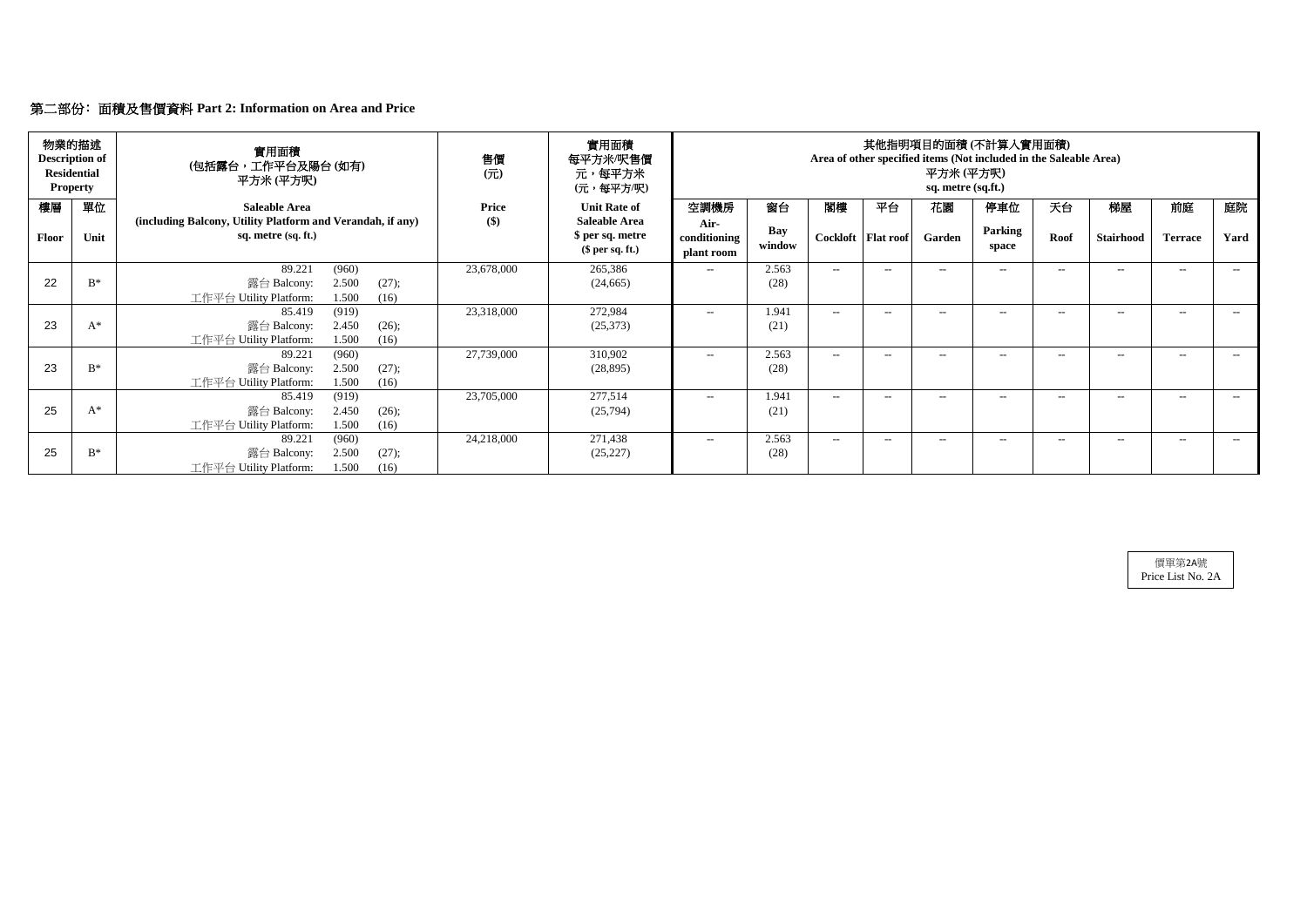#### 第三部份:其他資料 **Part 3: Other Information**

#### 第 53(2)條 / Section 53(2)

- (1) 準買家應參閱發展項目的售樓說明書,以了解該項目的資料。 Prospective purchasers are advised to refer to the sales brochure for the development for information on the development.
- (2) 根據《一手住宅物業銷售條例》第 52(1)條及第 53(2)及(3)條, - According to sections 52(1) and 53(2) and (3) of the Residential Properties (First-hand Sales) Ordinance, –

with the owner. A preliminary deposit of 5% of the purchase price is payable by a person to the owner on entering into a preliminary agreement for sale and purchase in respect of the specified residential property

#### 第 52(1)條 / Section 52(1)

在某人就指明住宅物業與擁有人訂立臨時買賣合約時,該人須向擁有人支付售價的 5%的臨時訂金。

不得就該人沒有簽立買賣合約而針對該人提出進一步申索。 如某人於某日期訂立臨時買賣合約,但沒有於該日期後的 5 個工作日内,就有關住宅物業簽立買賣合約,則 – (i) 該臨時合約即告終止;(ii) 有關的臨時訂金即予沒收;及 (iii) 擁有人

如某人於某日期訂立臨時買賣合約,並於該日期後的 5 個工作日內,就有關住宅物業簽立買賣合約,則擁有人必須在該日期後的 8 個工作日内,簽立該買賣合約。 If a person executes an agreement for sale and purchase in respect of the residential property within 5 working days after the date on which the person enters into the preliminary agreement for sale and purchase, the owner must execute the agreement for sale and purchase within 8 working days after that date.

#### 第 53(3)條 / Section 53(3)

- (3) 實用面積及屬該住宅物業其他指明項目的面積是按《一手住宅物業銷售條例》第 8 條及附表二第 2 部計算得出的。 The saleable area and area of other specified items of the residential property are calculated in accordance with section 8 and Part 2 of Schedule 2 to the Residential Properties (First-hand Sales) Ordinance.
- (4)(i) 註:於本第4節內,「售價」指本價單第二部份表中所列之價錢,而「成交金額」指臨時買賣合約及買賣合約所載之價錢(即售價經計算適用支付條款及折扣後之價錢),因應不 同支付條款及/或折扣按售價計算得出之價目,四捨五入取最近的千位數作為成交金額。

for the failure. agreement for sale and purchase- (i) the preliminary agreement is terminated; (ii) the preliminary deposit is forfeited; and (iii) the owner does not have any further claim against the person If a person does not execute an agreement for sale and purchase in respect of the residential property within 5 working days after the date on which the person enters into the preliminary

the relevant terms of payment and/or applicable discounts on the Price will be rounded to the nearest thousand to determine the Transaction Price. and purchase and the agreement for sale and purchase, i.e. the purchase price after applying the relevant terms of payment and applicable discounts on the Price. The price obtained after applying Note: In this section 4, "Price" means the price set out in the schedule in Part 2 of this price list, and "Transaction Price" means the purchase price set out in the preliminary agreement for sale

支付條款 Terms of payment

以銀行本票或支票繳付。所有本票或支票必須以香港持牌銀行所發出,抬頭必須為賣方律師行"孖士打律師行"。 買方於簽署臨時買賣合約時須繳付相等於售價5%作為臨時訂金,其中港幣\$300,000.00(如選購C單位)或港幣\$600,000.00(如選購A單位或B單位)須以銀行本票繳付,餘款將

shall be issued by a licensed bank in Hong Kong, and shall be made payable to the vendor's solicitors "MAYER BROWN JSM". HK\$600,000.00 (for Unit A or Unit B) shall be paid by a cashier order and the remaining portion of the preliminary deposit can be paid by cashier order or cheque. All cashier orders or cheques Purchasers shall pay the preliminary deposit equivalent to 5% of purchase price upon signing of the preliminary agreement for sale and purchase, of which HK\$300,000.00 (for Unit C) or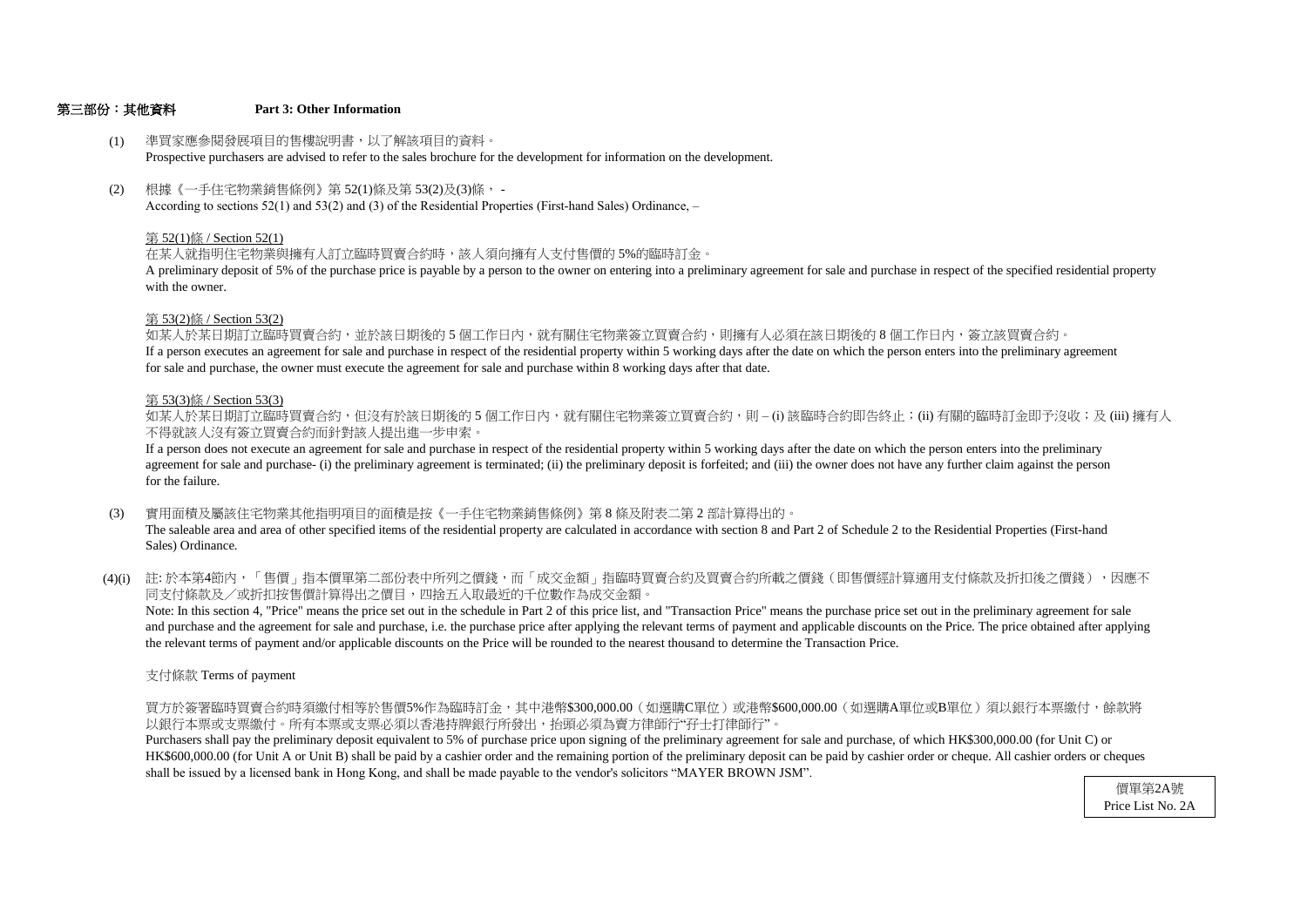### **(a) 90**天付款計劃 **–** 照售價減**3%**

**90-day Payment Plan - 3% discount from the Price**

2) 成交金額 5%( 加付訂金)於買方簽署買賣合約時繳付。 5% of the Transaction Price being Further Deposit shall be paid upon signing of the agreement for sale and purchase.

3) 成交金額 5% (加付訂金)於買方簽署買賣合約後30天內繳付。

5% of the Transaction Price being Further Deposit shall be paid within 30 days after signing of the agreement for sale and purchase.

1)成交金額5%(臨時訂金)於買方簽署臨時買賣合約時繳付,買方須於簽署臨時買賣合約的日期後5個工作日內簽署買賣合約。 5% of the Transaction Price being the Preliminary Deposit shall be paid upon signing of the preliminary agreement for sale and purchase. The agreement for sale and purchase must be signed by the Purchaser within 5 working days thereafter.

4) 成交金額 85%於買方簽署臨時買賣合約後90天內繳付。 85% of the Transaction Price shall be paid within 90 days after the Purchaser signing the preliminary agreement for sale and purchase.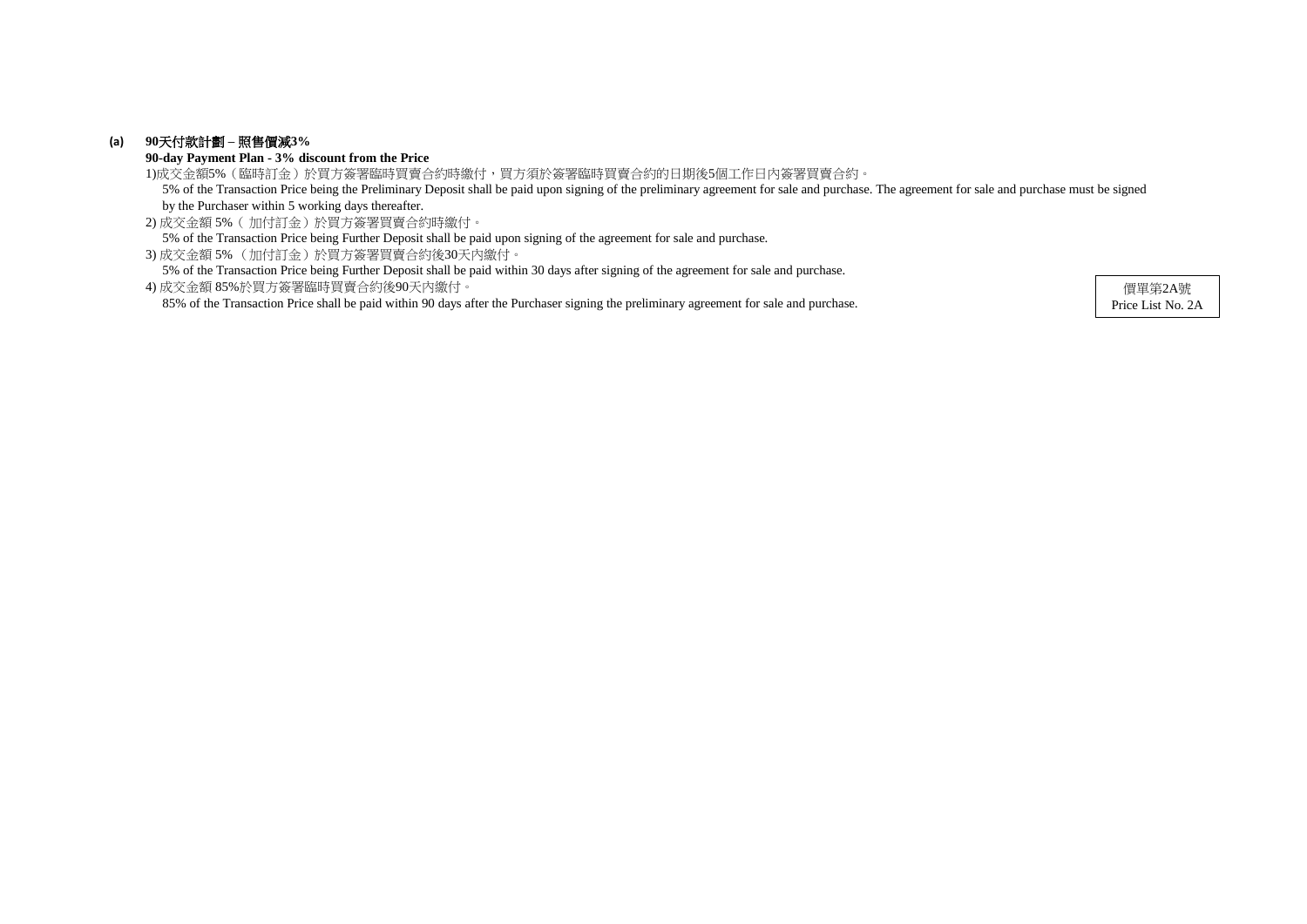### **(b)** 「升級備用按揭貸款」付款計劃 **-** 照售價

#### **Advanced Mortgage Plan - the Price**

(此優惠只適用於個人買家 This offer is only applicable to purchaser(s) who is individual)

1)成交金額5%(臨時訂金)於買方簽署臨時買賣合約時繳付,買方須於簽署臨時買賣合約的日期後5個工作日內簽署買賣合約。

- 2) 成交金額 5%( 加付訂金)於買方簽署買賣合約時繳付。
- 5% of the Transaction Price being Further Deposit shall be paid upon signing of the agreement for sale and purchase.
- 3) 成交金額 5% (加付訂金)於買方簽署買賣合約後30天內繳付。
- 5% of the Transaction Price being Further Deposit shall be paid within 30 days after signing of the agreement for sale and purchase.
- 4) 成交金額 85%於買方簽署臨時買賣合約後90天內繳付。

85% of the Transaction Price shall be paid within 90 days after the Purchaser signing the preliminary agreement for sale and purchase.

#### 買方可向「大鴻輝財務有限公司」或賣方相聯公司申按揭貸款以作購買有關住宅物業的融資,惟買方必需遵守下列按揭條款:

The Purchaser can apply for a mortgage loan from "Tai Hung Fai Finance Limited" or the Vendor's associated company for the purpose of financing the purchase of the relevant residential property subject to the following conditions of the mortgage:

1) 貸款額不高於樓價之85%,並以有關住宅物業的第一押記作為抵押。

Interest on the mortgage loan will be calculated at 2.75% below the Hong Kong Dollar Prime Rate (P-2.75% p.a.) (currently P=5.25%) as quoted by Bank of East Asia ("the Hong Kong Dollar Prime Rate") from time to time for the first 36 months and thereafter at the Hong Kong Dollar Prime Rate (P% p.a.) and subject to fluctuation.

The loan amount shall not exceed 85% of the Transaction Price and shall be secured by a first legal charge over the relevant residential property.

All legal documents of the mortgage shall be prepared and handled by the solicitors designated by the Vendor or its associated company and all relevant legal costs and disbursements shall be borne by the Purchaser solely.

2) 貸款年期不可超過20年。

The maximum term of repayment of the mortgage loan shall not exceed 20 years.

3) 買方須於提款日起息供分期。

Purchaser(s) will have to pay monthly instalments and interest will be accrued starting from the day of drawdown.

4) 首36個月之按揭之利率按東亞銀行不時提供之港元最優惠利率(後稱"最優惠利率")減2.75%(P-2.75% p.a.)(現時P=5.25%)計算,其後全期按最優惠利率 (P% p.a.) 計算,利率浮動。

Purchaser(s) shall complete the purchase of the residential property and fully pay the Transaction Price of the residential property irrespective of whether the mortgage loan is granted or not.

5) 貸款額、年期及利率以「大鴻輝財務有限公司」或賣方相聯公司最終決定為準。

Mortgage loan, tenor and interest rate are subject to final determination of "Tai Hung Fai Finance Limited" or the Vendor's associated company.

6) 所有按揭之法律文件必須由賣方或其相聯公司指定之律師行辦理,買方須負責支付一切有關之律師費用及雜費。

7) 賣方保留批核按揭之權利。

The Vendor reserves the right to decide whether or not to approve the mortgage loan.

8) 按揭貸款受其他條款及細則約束。

The above offers are subject to final terms and conditions.

9) 不論有關的按揭貸款獲批與否,買方仍須完成購買該住宅物業及全數繳付該住宅物業的樓價。

 5% of the Transaction Price being the Preliminary Deposit shall be paid upon signing of the preliminary agreement for sale and purchase. The agreement for sale and purchase must be signed by the Purchaser within 5 working days thereafter.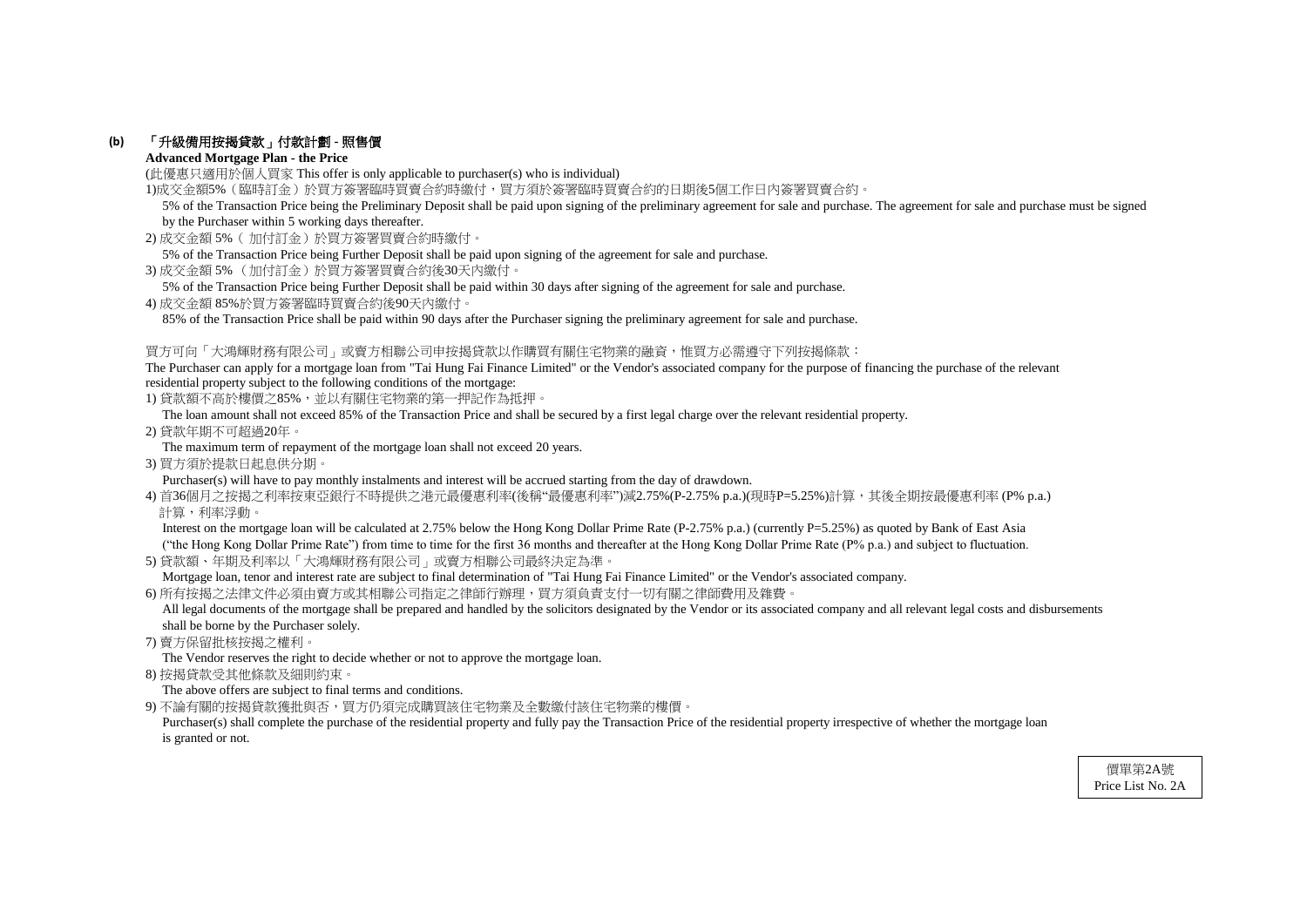- (4)(ii) 售價獲得折扣的基礎 Basis on which any discount on the Price is available
- (a) 請參閱4(i)(a)。 Please refer to  $4(i)(a)$ .
- (b) 「從價印花稅津貼」優惠 "Subsidy of Ad Valorem Stamp Duty" Benefit. 買家可獲額外4.25%售價折扣優惠作為「從價印花稅津貼」優惠。 An extra 4.25% discount from the Price would be offered to the purchasers as the "Subsidy of Ad Valorem Stamp Duty" Benefit.
- (4)(iii) 可就購買該項目中的指明住宅物業而連帶獲得的任何贈品、財務優惠或利益 Any gift, or any financial advantage or benefit, to be made available in connection with the purchase of a specified residential property in the development

如果買家購買有關住宅物業於此價單第二部份標上"\*"之單位,賣方首次發售發展項目住宅車位時將優先邀請所有該等買家按賣方公佈之售價認購一個住宅車位。買家需於賣方作 出認購邀請時賣方所訂時限決定是否購買住宅車位及簽署相關買賣合約,逾時作棄權論。此優惠視乎發展項目住宅車位供應而定,售完即止。將發展項目住宅車位要約出售與 否及何時出售,以及要約條款,概由賣方全權決定。詳情以相關交易文件條款作準。

以下贈品、財務優惠或利益由賣方提供及只適用於臨時買賣合約中列明之買方。 The following gift, financial advantage or benefit are offered by the Vendor and are applicable only to the Purchaser specified in the preliminary agreement for sale and purchase.

- (a) 請參閱4(i)(b)。 Please refer to 4(i)(b).
- (b) 住宅停車位優惠

Offer of Residential Parking Space:

When the Vendor first launches the sale of the Residential Carparking Spaces in the Development, purchasers of those residential properties marked with a "\*" in Part 2 of this price list will be invited to apply for the purchase of one such Residential Carparking Space (on such price as the Vendor prescribes) before the Residential Carparking Spaces in the Development are made available for purchase by other persons. Each such purchaser must decide whether to purchase one such Residential Carparking Space and must enter into a relevant agreement for sale and purchase within the period as prescribed by the Vendor when the Vendor makes the invitation, failing which that purchaser will be deemed to have given up the benefit. This benefit is subject to the availability of the Residential Carparking Spaces in the Development. The decision as to whether and when to make offer to sell any Residential Carparking Spaces and the terms of such offer are subject to the absolute discretion of the Vendor. This benefit is subject to the terms and conditions of the relevant transaction documents.

#### (c) 送贈裝修優惠

Free Decoration Offer

購買本發展項目的23樓B單位之買方,可免費獲贈該住宅物業現有之裝修、傢俱和物件(『現有裝修』)。賣方或其代表不會就現有裝修作出任何保證、保養或 陳述,更不會就其將來狀況作出任何保證、保養或陳述。於成交日該住宅物業將連同現有裝修以『現狀』、『屆時之現狀』及『所在位置』交予買方。買方應於購買該 住宅物業前先安排其委任之專家及專業人員全面檢查現有裝修。任何情況下,買方不得就現有裝修提出任何異議或質詢

The Purchaser of Unit B on 23/F of the Development will be provided with the existing decoration, furniture and chattels at the residential property ("existing decoration") free of charge. No warranty, maintenance or representation whatsoever is given by the Vendor or any person on behalf of the Vendor in any respect regarding the existing decoration. In particular, no warranty, maintenance or representation whatsoever is given as to the condition of the existing decoration in future. The residential property together with the existing decoration will be delivered to the Purchaser upon completion on as "as-is", "the then as-is" and "where-is" condition. The Purchaser should arrange his/its own experts and professionals to fully check and inspect the existing decoration before purchasing the residential property. In any event, no objection or requisitions whatsoever shall be raised by the Purchaser in respect of the existing decoration.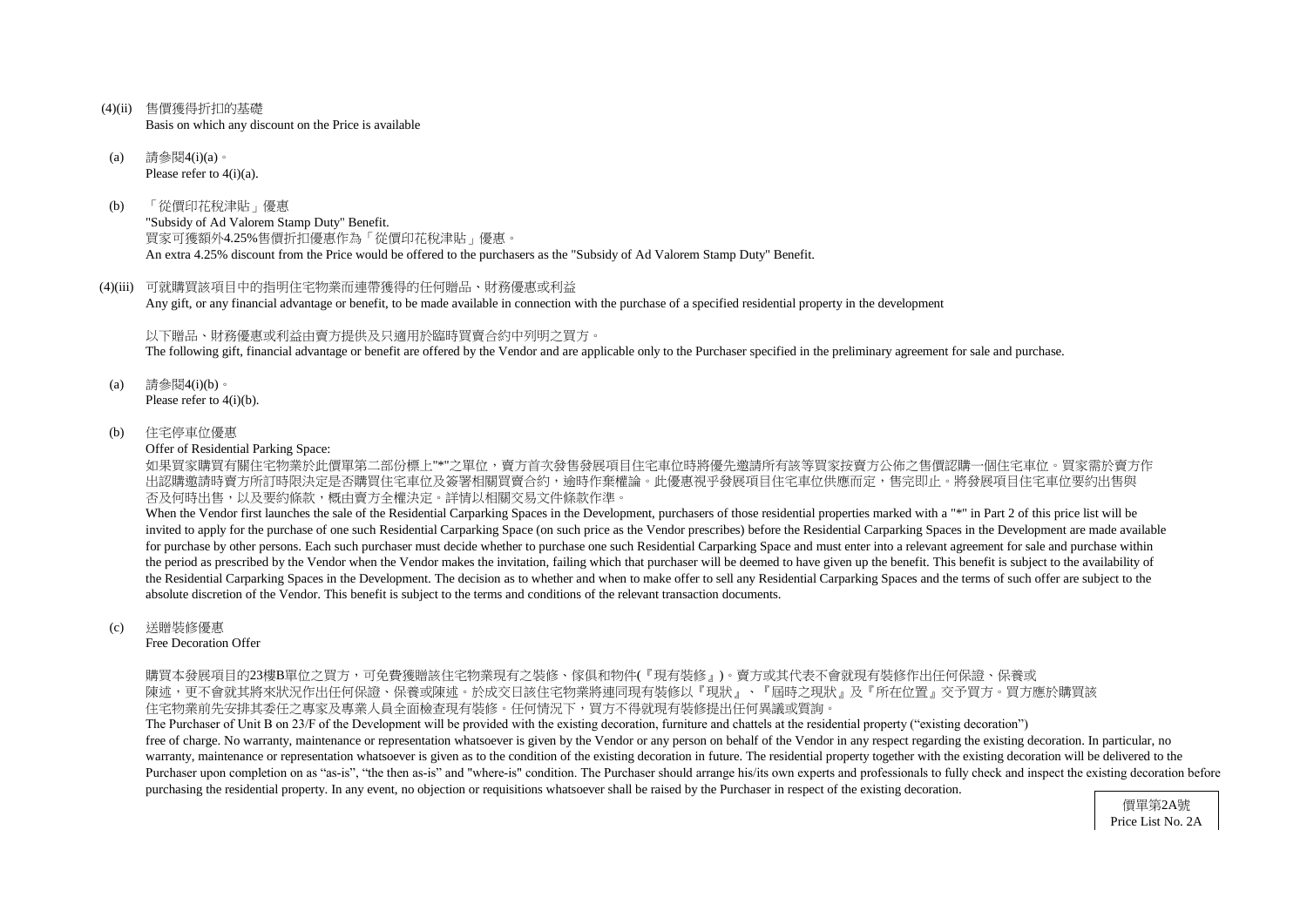#### (d) 為於B2層商舖優惠

#### Offer of Shop on B2/F

is as follows: Purchasers will be invited to apply for the purchase of one Shop on B2/F, the priority of purchase will be according to the sequence of specified unit sold in this Price List. The Price of each such Shop

買家可按於本價單售出的指明住宅單位先後次序揀選及購買本項目為於B2層商舖一個,商舖售價如下:

買家需於賣方作出認購邀請時賣方所訂時限決定是否購買商舖及簽署相關買賣合約,逾時作棄權論。此優惠視乎發展項目商舖供應而定,售完即止。將發展項目的商舖要約出售 與否及何時出售,以及要約條款,概由賣方全權決定。詳情以相關交易文件條款作準。

| hop            | Price       | Floor          | Shop | Price       | Floor          | Shop | Price       |
|----------------|-------------|----------------|------|-------------|----------------|------|-------------|
| 角舖             | 售價          | 樓層             | 商舖   | 售價          | 樓層             | 商鋪   | 售價          |
| $\overline{2}$ | HK\$280,000 |                | 25   | HK\$388,000 |                | 32   | HK\$280,000 |
| 9              | HK\$338,000 |                | 26   | HK\$280,000 |                |      |             |
| 13             | HK\$338,000 | B <sub>2</sub> | 27   | HK\$280,000 | B <sub>2</sub> |      |             |
| 15             | HK\$338,000 |                | 28   | HK\$280,000 |                |      |             |
| 18             | HK\$388,000 |                | 30   | HK\$280,000 |                |      |             |
| 23             | HK\$388,000 |                | 31   | HK\$280,000 |                |      |             |

| Floor          | Shop | Price       |
|----------------|------|-------------|
| 槵屆             | 商舖   | 售價          |
|                | 32   | HK\$280,000 |
|                |      |             |
| B <sub>2</sub> |      |             |
|                |      |             |
|                |      |             |
|                |      |             |

Each such purchaser must decide whether to purchase one such Shop and must enter into a relevant agreement for sale and purchase within the period as prescribed the Vendor when the Vendor makes the invitation, failing which that purchaser will be deemed to have given up the benefit. This benefit is subject to the availability of the Shops in the Development. The decision as to whether and when to make offer to sell any Shops and the terms of such offer are subject to the absolute discretion of the Vendor. This benefit is subject to the terms and conditions of the relevant transaction documents.

#### 1. 如買方選用賣方指定之代表律師作為買方之代表律師處理其買賣合約及轉讓契,賣方同意為買方支付買賣合約及轉讓契兩項法律文件之律師費用(不包括雜費,雜費須由 買方支付)。

2. 如買方選擇另聘代表律師為買方之代表律師處理其買賣合約及轉讓契,買賣雙方須各自負責其有關買賣合約及轉讓契兩項法律文件之律師費用及雜費。 If the Purchaser chooses to instruct his/her own solicitors to act for him/her in relation to the agreement for sale and purchase and the assignment, each of the Vendor and Purchaser shall pay his/her own solicitors' legal fees and disbursements in respect of the agreement for sale and purchase and the assignment.

#### (4)(iv) 誰人負責支付買賣該項目中的指明住宅物業的有關律師費及印花稅

Who is liable to pay the solicitors' fees and stamp duty in connection with the sale and purchase of a specified residential property in the development

| Floor          | Shop | Price              |  | Floor | Shop | Price       |  | Floor | Shop | Price    |
|----------------|------|--------------------|--|-------|------|-------------|--|-------|------|----------|
| 樓層             | 商舖   | 售價                 |  | 樓層    | 商舖   | 售價          |  | 樓層    | 商舖   | 售價       |
| B <sub>2</sub> |      | HK\$280,000        |  | B2    | 25   | HK\$388,000 |  |       | 32   | HK\$280. |
|                |      | HK\$338,000        |  |       | 26   | HK\$280,000 |  | B2    |      |          |
|                | 13   | HK\$338,000        |  |       | 27   | HK\$280,000 |  |       |      |          |
|                | 15   | HK\$338,000        |  |       | 28   | HK\$280,000 |  |       |      |          |
|                | 18   | HK\$388,000        |  |       | 30   | HK\$280,000 |  |       |      |          |
|                | 23   | <b>HK\$388.000</b> |  |       |      | HK\$280,000 |  |       |      |          |

If the Purchaser appoints the Vendor's solicitors to act for him/her in relation to the agreement for sale and purchase and the assignment, the Vendor agrees to bear the Purchaser's legal cost of the agreement for sale and purchase and the assignment (excluding the disbursements which shall be paid by the Purchaser).

#### 3. 買方須支付一概有關臨時買賣合約、買賣合約及轉讓契之印花稅(包括但不限於任何買方提名書或轉售的印花稅、任何從價印花稅、額外印花稅、買家印花稅及任何與過期 繳付任何印花稅的有關罰款、利息及附加費用)。

All stamp duty on the preliminary agreement for sale and purchase, the agreement for sale and purchase and the assignment (including but not limited to any stamp duty on any nomination or sub-sale, any ad valorem stamp duty, special stamp duty, buyer's stamp duty and any penalty, interest and surcharge, etc. for late payment of any stamp duty) will be borne by the Purchaser.

價單第2A號